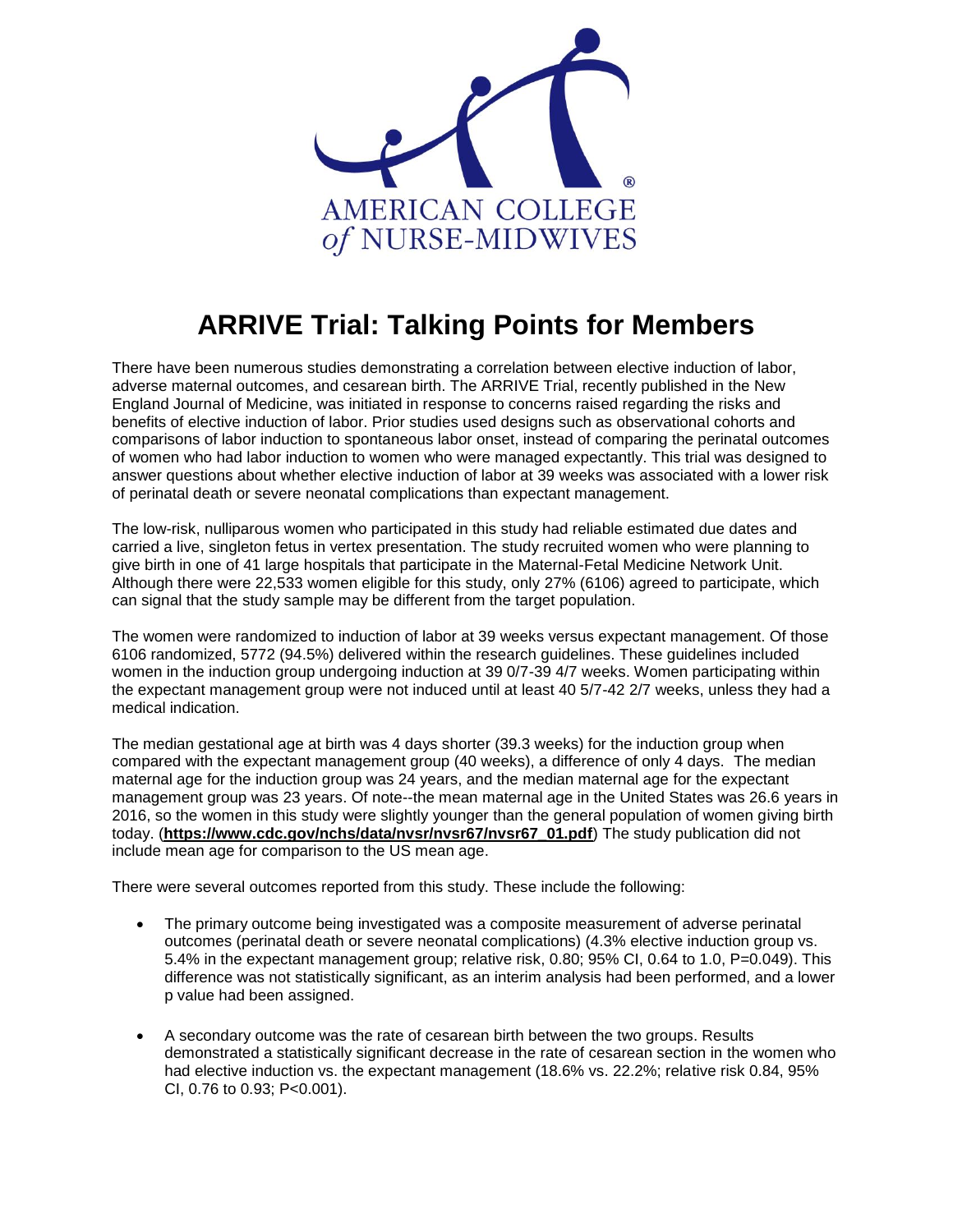• There was a significant decrease in the rate of hypertensive disorders of pregnancy in the women in the elective induction group vs. the expectant management group (9.1% vs. 14.1%; relative risk, 0.64; 95% CI, 0.56-0.74; P<0.001).

Here are some additional details to be aware of regarding the ARRIVE Trial:

1. Based upon the results of this study, the authors reported that 28 nulliparous women would need to undergo elective IOL in order to prevent 1 cesarean. Other studies have shown other care practices that decrease the cesarean rate. These include:

a. One cesarean may be avoided with 14 women being cared for by doulas (Bohren et al, 2017). b. One cesarean may be avoided by 11 women using intermittent auscultation rather than usual care (Alfirevic, Devane, Gyte, & Cuthbert, 2017).

c. One cesarean may be avoided by 23 low-risk women delivering at home (Wax, et al, 2010). d. One cesarean may be avoided by 42 women being upright and moving in labor vs. being in bed. (Lawrence, Lewis, Hofmeyr, & Styles, 2013).

These non-induction options noted are less costly and do not disrupt the potential advantages of spontaneous labor when compared with routine induction (**<http://www.birthtools.org/Hormonally-Mediated-Physiologic-Childbirth>**).

- 2. The authors reported that the length of stay in labor and delivery was longer for those in the induction group, but they had a shorter postpartum stay. Due to staffing and acuity differences among departments, this shorter postpartum stay would not offset the resources expended for the additional time in labor and delivery. Nurse-to-patient staffing ratios are higher during labor and when performing an induction of labor than when providing postpartum care. The maintenance of safe staffing ratios is essential to quality patient care (AWHONN, 2010).
- 3. The management approaches were outlined and included cervical ripening for a woman whose Bishop's score was less than 5. This step in the induction of labor process is not universally available across all health care settings.
- 4. It was suggested that there be at least 12 hours of latent phase between cervical ripening, use of Pitocin, or rupture of membranes before an induction was considered to have "failed". This management approach is consistent with the recommendations of ACOG and SMFM for expanding the time to achieve active labor before making the decision to perform a cesarean. This suggestion for extended time may have led to variations in management, which in turn could affect the results.
- 5. The authors recommended that the cost-effectiveness of labor induction in this population would need further study. There are numerous negative operational effects that may occur within health care organizations and facilities as a result of routine induction at 39 weeks.

When interpreting the results of the ARRIVE trial, caution is necessary. Based upon selection criteria for the trial, these results are not generalizable to all low-risk women at term. For example:

- All participants consented to enter a study of induction of labor. Women who did not have favorable attitudes toward induction declined to participate, resulting in only 27% of eligible women agreeing to participate.
- The median ages of women reported in this study are 2-3 years younger than the average age of nulliparous women in the United States today.
- At the time they entered the study, participants did not have any complications of pregnancy necessitating labor and birth prior to 40 5/7 weeks.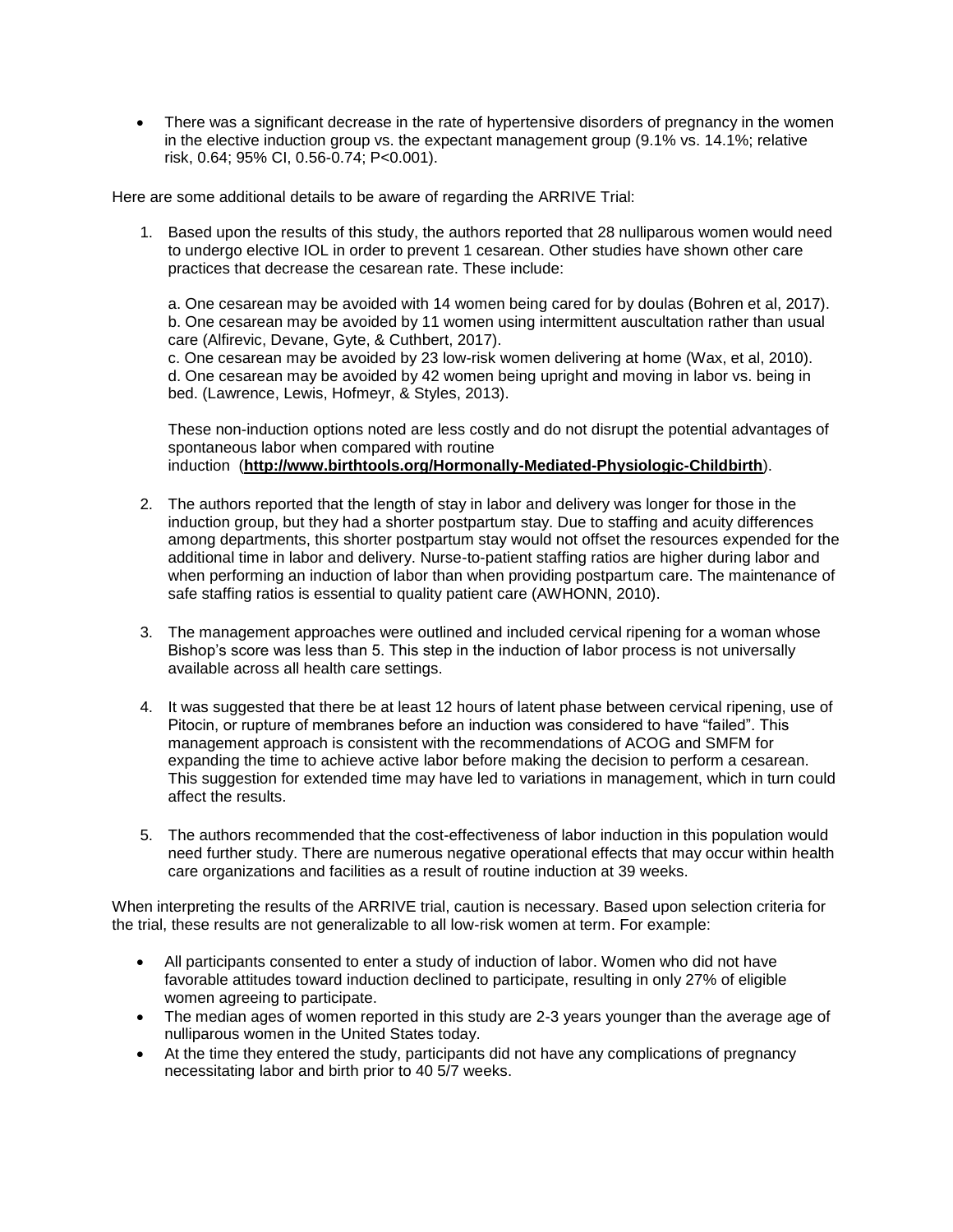• The participants' EDCs were reliable. Participants either knew their last menstrual period (LMP) AND gestational age was confirmed with ultrasound before 21 weeks, or if LMP was uncertain, the EDC was determined by ultrasound prior to 14 weeks of gestation.

## **Response:**

For the reasons outlined above, the results of the ARRIVE trial will not be applicable to all women at 39 weeks gestation. These participants were low-risk, nulliparous young women with reliable EDCs experiencing uncomplicated pregnancies. Misinterpretation and incorrect application of the ARRIVE Trial findings could have unintended adverse consequences for women who do not have the same demographic or obstetric characteristics.

Implementation of practice changes to offer 39 week induction of labor should proceed cautiously after thoughtful consideration of available research and not based solely on the findings of one study. All decisions regarding maternity care should incorporate the woman's personal preferences and medical needs as paramount. Research related to the longer-term effects of induction of labor is still insufficient to determine its full impact.

ACNM is committed to supporting informed decisions regarding maternity care and safeguarding women's opportunity to have a healthy physiologic birth and avoiding unnecessary procedures (**<http://www.midwife.org/acnm-healthy-birth-initiative>**). We have several robust programs available to decrease the risk of cesarean birth including **[www.birthtools.org](http://www.birthtools.org/)**and **[www.birthtools.org/HBI-](http://www.birthtools.org/HBI-Reducing-Primary-Cesareans)[Reducing-Primary-Cesareans](http://www.birthtools.org/HBI-Reducing-Primary-Cesareans)**, and are committed to supporting woman-centered, evidence-based maternity care.

## **[Read the ACNM Statement](http://midwife.org/ACNM-Responds-to-Release-of-ARRIVE-Trial-Study-Results)**

## **REFERENCES**

| Alfirevic, Z., Devane, D., Gyte, G.M.L., & Cuthbert, A. (2017). Continuous cardiotocography<br>(CTG) as a form of electronic fetal monitoring (EFM) for fetal assessment during labour.<br>Cochrane Database of Systematic Reviews 2017, 2. Art. No.: CD006066.<br>doi:10.1002/14651858.CD006066.pub3. |  |
|--------------------------------------------------------------------------------------------------------------------------------------------------------------------------------------------------------------------------------------------------------------------------------------------------------|--|
| American College of Nurse-Midwives. (n.d.). A focus on physiologic birth: Hormonally-mediated<br>physiologic childbirth.                                                                                                                                                                               |  |
| Retrieved from: http://www.birthtools.org/Hormonally-Mediated-Physiologic-Childbirth.                                                                                                                                                                                                                  |  |
| American College of Nurse-Midwives. (n.d.). Birthtools.                                                                                                                                                                                                                                                |  |
| Retrieved from: http://www.birthtools.org/.                                                                                                                                                                                                                                                            |  |
| American College of Nurse-Midwives. (n.d.). Healthy birth initiative.                                                                                                                                                                                                                                  |  |
| Retrieved from: http://www.midwife.org/acnm-healthy-birth-initiative.                                                                                                                                                                                                                                  |  |
| American College of Nurse-Midwives. (n.d.). Reducing Primary Cesarean.                                                                                                                                                                                                                                 |  |
| Retrieved from: www.birthtools.org/HBI-Reducing-Primary-Cesareans.                                                                                                                                                                                                                                     |  |
| Association of Women's Health Obstetric and Neonatal Nurses. (2010). Guidelines for                                                                                                                                                                                                                    |  |
| professional registered nurse staffing for perinatal units. Author, Washington, DC.                                                                                                                                                                                                                    |  |
| Bohren, M.A., Hofmeyr, G., Sakala, C., Fukuzawa, R.K., & Cuthbert, A. (2017. Continuous                                                                                                                                                                                                                |  |
| support for women during childbirth. Cochrane Database of Systematic Reviews 2017,                                                                                                                                                                                                                     |  |
| 7. Art. No. CD003766. doi: 10.1002/14651858.CD003766.pub6.                                                                                                                                                                                                                                             |  |
| Grobman, W.A., Rice, M.M., Reddy, U.M., Tita, A.T.N., Silver, R.M., Mallett, G., Macones, G.A.                                                                                                                                                                                                         |  |
| (2018). Labor induction versus expectant management in low-risk nulliparous women.                                                                                                                                                                                                                     |  |
| New England Journal of Medicine, 379, 513-523.                                                                                                                                                                                                                                                         |  |
| Lawrence, A., Lewis, L., Hofmeyr, G., & Styles, C. (2013). Maternal positions and mobility during                                                                                                                                                                                                      |  |
| first stage labour. Cochrane Database of Systematic Reviews 2013, 10. Art No.:                                                                                                                                                                                                                         |  |
| CD003934. doi: 10.1002/14651858.CD003934.pub4.                                                                                                                                                                                                                                                         |  |
|                                                                                                                                                                                                                                                                                                        |  |

Martin, JA., Hamilton, B.E., Osterman, M.J.K., Driscoll, A.K., & Drake, P. (2018). Births: Final